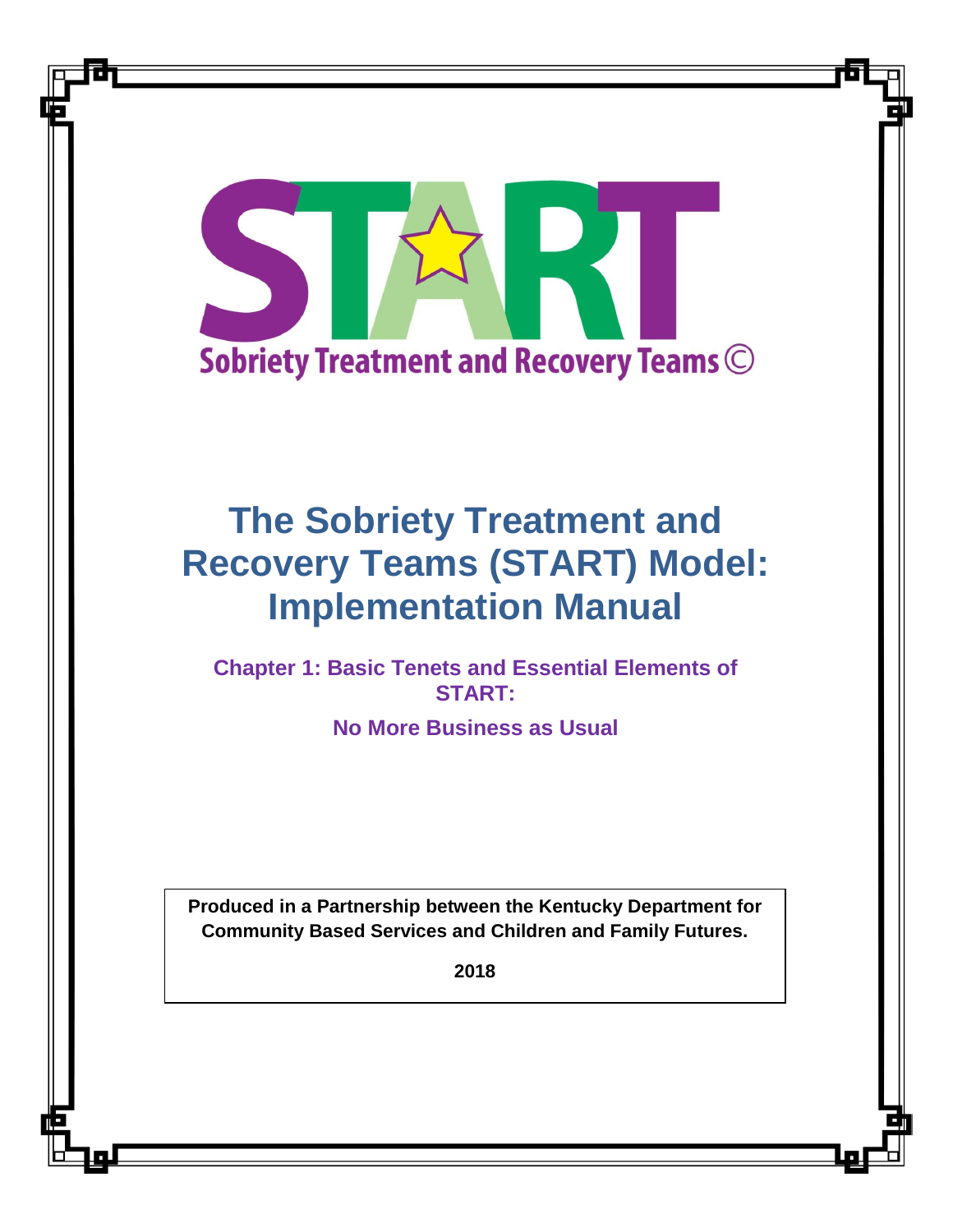# SOBRIETY TREATMENT AND RECOVERY TEAMS (START) MODEL: IMPLEMENTATION MANUAL

#### **PREFACE**

The *Sobriety Treatment and Recovery Teams* (START) model is a child welfare led intervention that has been shown, when implemented with fidelity, to improve outcomes for both parents and children affected by child maltreatment and parental substance use disorders (SUD). START is specifically designed to transform the system-of-care within and between child welfare agencies and SUD treatment providers; it also engages the judicial system and other family serving agencies. It includes a complex array of strategies such as peer mentor supports, quick access to intensive SUD treatment, cross-system collaboration, intensive case management, and a family-centered approach.

Children and Family Futures (CFF) is the only national resource for providing technical assistance, training and consultation on implementing START. CFF has extensive experience in providing technical assistance (TA) and capacity building to sites to implement programs and strategies designed to serve families affected by both child maltreatment and parental substance use disorders.

To be titled a START program, the practices of the model must be implemented with fidelity to the essential treatment components. The full *START Model Implementation Manual* is only available through formalized technical assistance and training. However, one chapter is included at<https://www.cffutures.org/> for your information. This first chapter, entitled: *Basic Tenets and Essential Elements of START: No More Business as Usual,* covers the theoretical background of START, the essential implementation components, and a sample logic model. Please feel free to download chapter one of the implementation manual to learn more.

#### *Recommended Citation for Chapter One:*

Huebner, R. A. (2018). Chapter 1: Basic tenets and essential elements of START: No more business as usual. In T. Willauer, L. Posze, & R. Huebner (Eds.). *The Sobriety Treatment and Recovery Teams (START) Model: Implementation Manual*. Forest Park, CA: Children and Family Futures.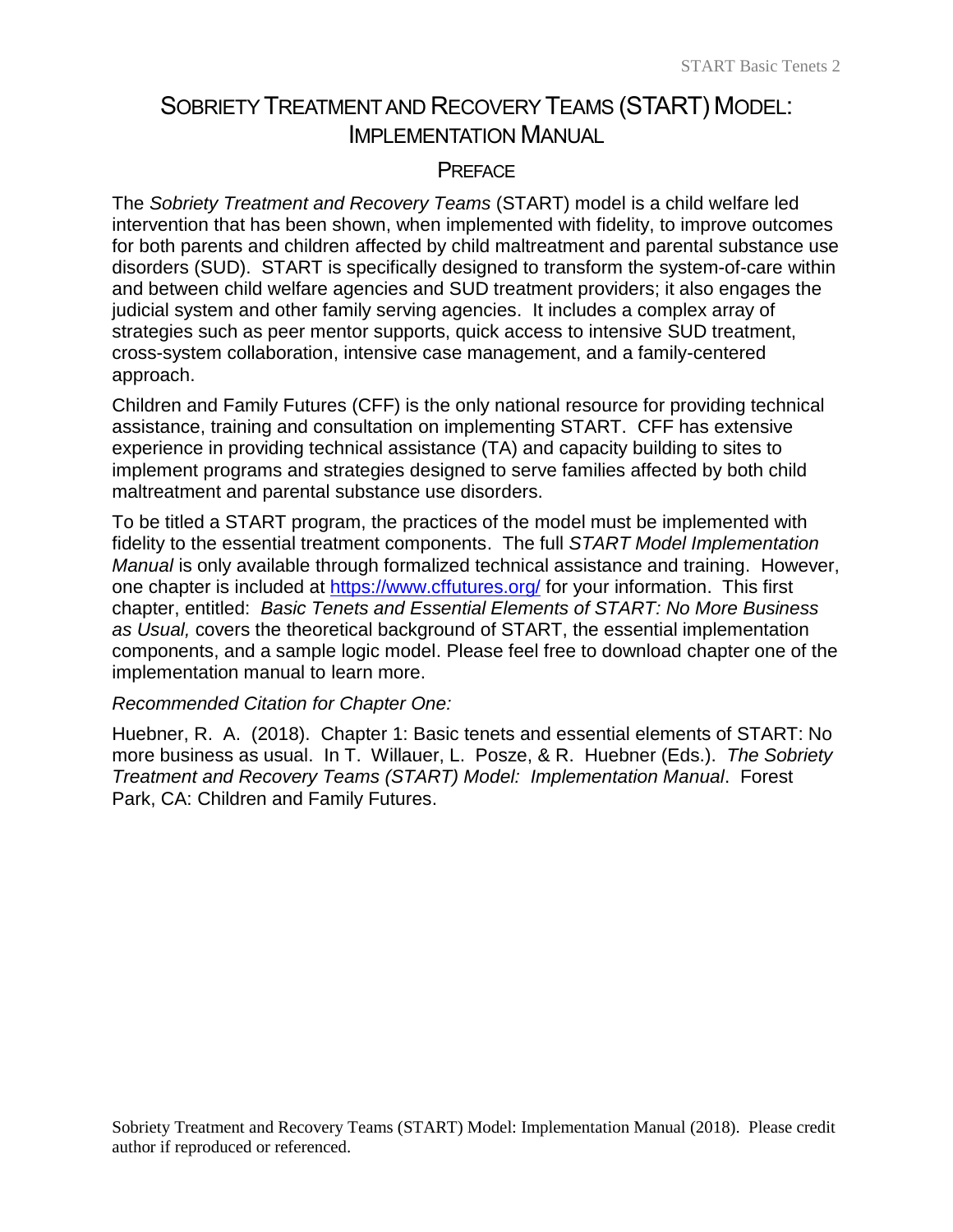# **ACKNOWLEDGEMENTS**

The Sobriety Treatment and Recovery Teams (START) Model: Implementation Manual (2018) was developed in collaboration with the Kentucky Department for Community Based Services and Children and Family Futures (CFF).

Funding for the Development and Implementation of START was provided by:

- The Kentucky Department for Community Based Services
- State and federal support for substance use disorder treatment services
- *The Children's Bureau, Administration on Children, Youth and Families, Administration for Children and Families, U.S. Department of Health and Human Services, under Grants CU90045 and 90CU0070 (Regional Partnership Grants)*
- The Annie E. Casey Foundation
- Casey Family Programs
- Title IV-E Waiver Child Welfare Demonstration Projects

The Sobriety Treatment and Recovery Teams Model would not be possible without the efforts of many local, state, and national organizations and agencies. With gratitude for our partners:

- Our funding sources as listed above
- Eastern Kentucky University, The Training and Resource Center
- Secretaries, Commissioners, and Leadership within the Kentucky Cabinet for Health and Family Services, including the Department for Behavioral Health, Developmental and Intellectual Disabilities
- The University of Louisville, Kent School of Social Work
- Public and Private Substance Use Disorder Treatment Providers within Kentucky
- Leadership within the Kentucky Judicial System
- START Social Services Workers, Supervisors and Family Mentors
- Parents and their children and extended families
- The University of Kentucky, Targeted Assessment Project
- Cuyahoga County Division of Children and Family Services

Special thanks to Janell Oliver Samuels, Technical Writer.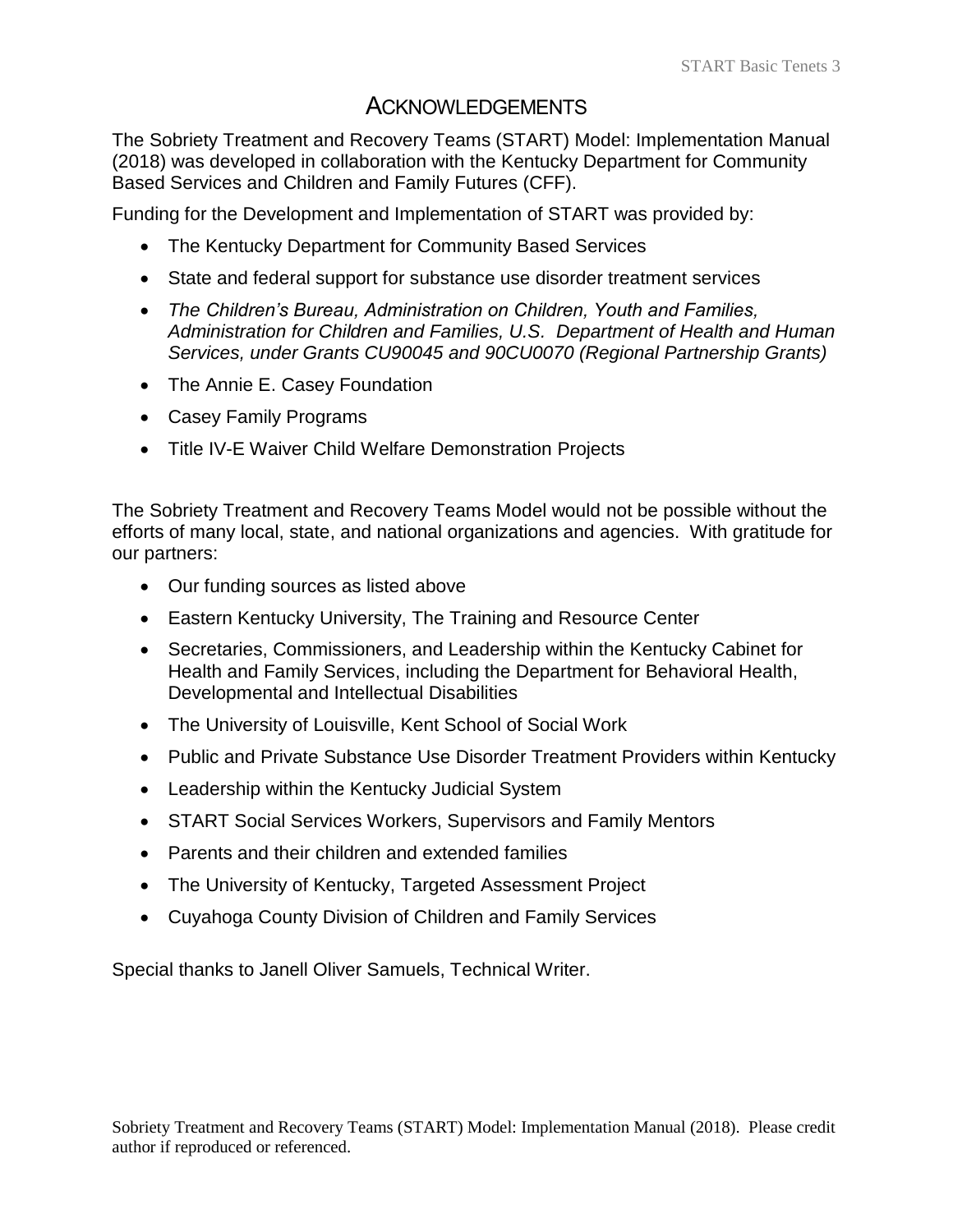# **Table of Contents**

| 1.5 REFERENCES ………………………………………………………………………………………… 17 |  |
|------------------------------------------------------|--|
|                                                      |  |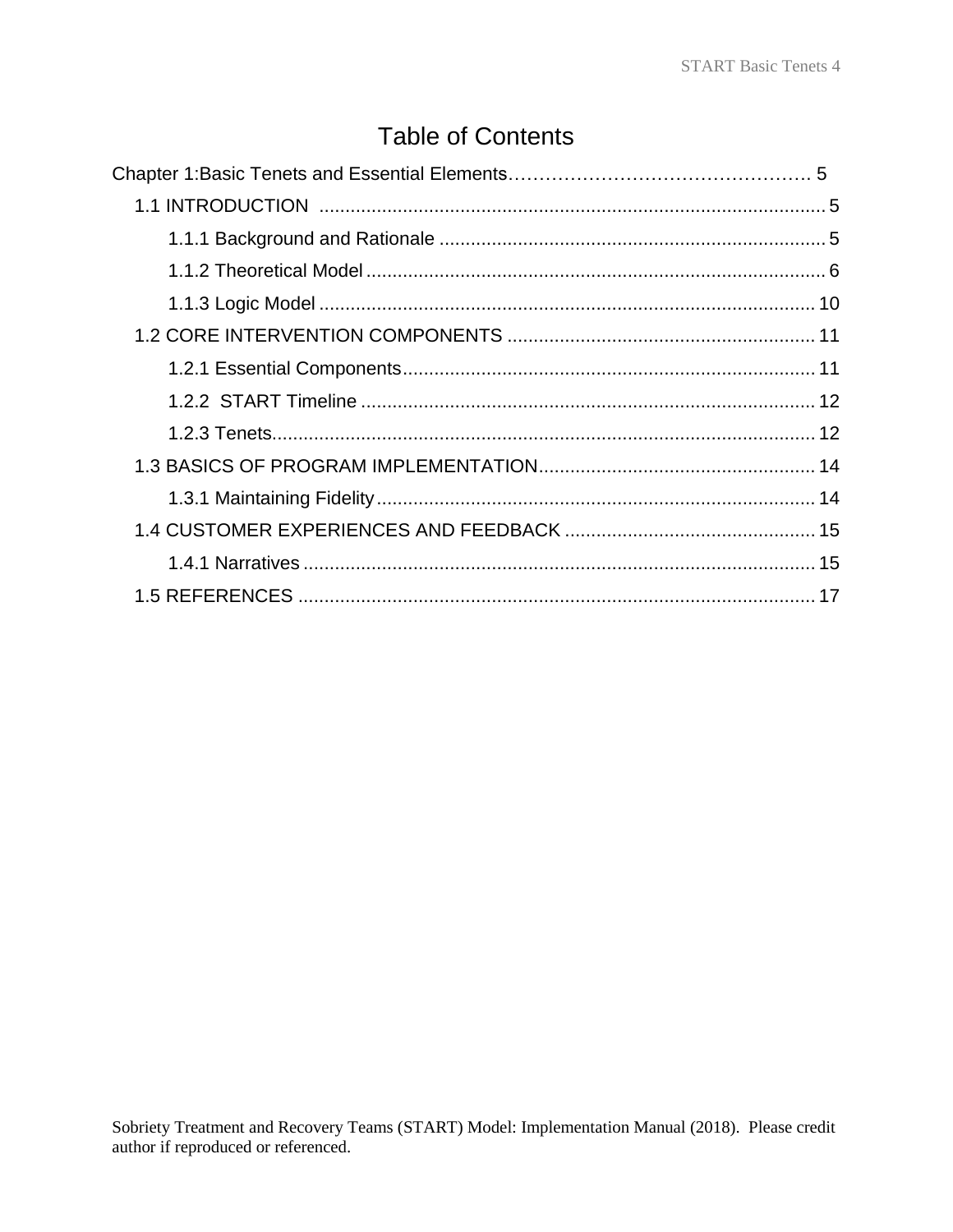# **CHAPTER 1: BASIC TENETS AND ESSENTIAL ELEMENTS OF START: NO MORE BUSINESS AS USUAL**

**Summary:** This chapter introduces the elements that characterize the Sobriety Treatment and Recovery Team (START) Model and are essential in achieving program success. Included are the theories that explain the change mechanisms, a sample logic model, and a listing of core intervention components. Narrative quotes from an array of individuals involved in the START program are provided to illustrate these concepts.

<span id="page-4-0"></span>**Lead Author:** Ruth A Huebner, PhD

# **1.1 INTRODUCTION**

#### <span id="page-4-1"></span>**1.1.1 Background and Rationale**

Families affected by parental substance use disorders and child maltreatment have pervasive and complex needs. Relapse, health problems, and secondary effects of homelessness, criminality, and job loss complicate recovery and child safety (GAO, 2003; Young & Gardner, 2002). Adult substance use disorders may be triggered by childhood abuse or neglect (Dodge et al., 2009) and when coupled with poverty and mental health problems further compromise the mother's ability to form attachments with their children (Bergin & McCollough, 2009). Thus, child abuse and neglect (CA/N), family violence, and substance use disorders (SUD) are often linked across generations (Noll, Trickett, Harris & Putnam, 2009) and associated with multiple contacts with child protective services (CPS) (Barth, Gibbons, & Guo, 2006**;** Connell, Bergeron, Katz, Saunders & Tebes, 2007). Without intervention, the cycle is often self-exacerbating rather than self-correcting.

For families with both parental SUD and substantiated CA/N, family problems and child risks are further compounded by poverty, domestic violence, mental health issues, social isolation, head injuries, poor parental capacity, and criminality (Ellerbe et al., 2011; Scannapieco & Connell-Carrick, 2007). Neglected children with parental SUD experience more exposure to traumatic events (Sprang, Clark & Staton-Tindall, 2010). The time frames defined by ASFA (Adoption and Safe Family Act; Children's Bureau, 1998) allowing families 15 of 22 months to recover or face terminating parent rights (TPR) underestimate the strength of SUDs, the complexity of family needs, and the time needed for recovery and learning sober parenting (Herring, 2000). Maltreated children of parents with substance use disorders often remain in state custody longer and experience poorer outcomes than other children (GAO 2003).

The science of identifying and implementing treatment strategies for this population is still in its infancy. Ryan, Marsh, Testa, and Louderman (2006) found that recovery coaches helped parents with children in state custody access SUD treatment more often and more quickly, and reunify with their children. Integrated programs between CPS and SUD treatment providers that embed strategies with evidence of effectiveness such as motivational interviewing, recovery coaches, co-location of services, peer or family mentors, and family drug court practices are producing more potent service delivery models with improved outcomes (Boles, Young, Moore & DiPirro-Beard, 2007; Cohen & Canan, 2006; Coll, Stewart, Morse & Moe, 2010;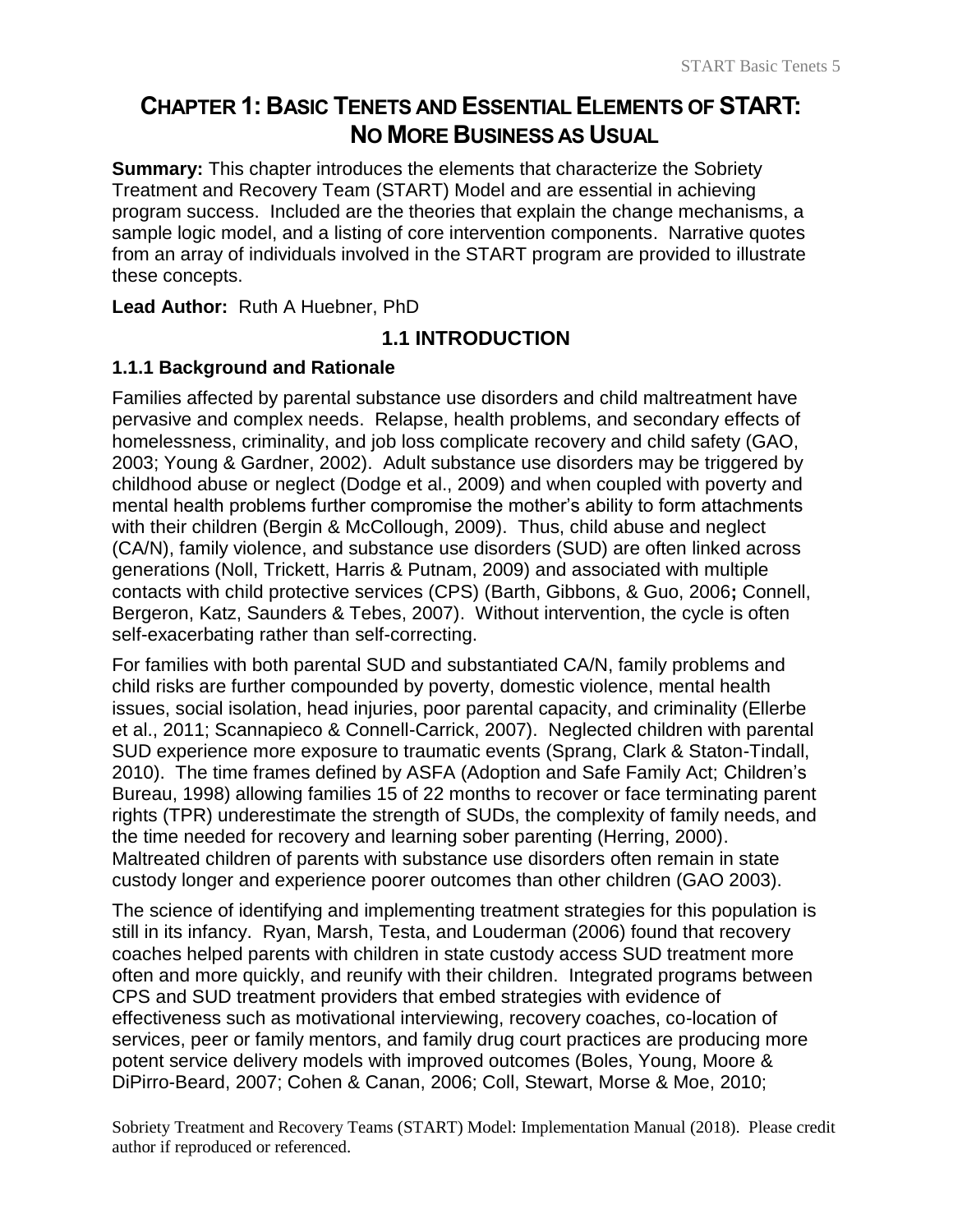Green, Furrer, Worcel, Burrus, & Finigan, 2007; Gregoire & Schultz, 2001; Huebner, Willauer, Brock, & Coleman, 2010; Lee, Esaki, & Greene, 2009; Marsh, & Cao, 2005; Oliveros & Kaufman, 2011; Twomey, Miller-Loncar, Hinkley, & Lester, 2010).

For families affected by substance use disorder, the Sobriety Treatment and Recovery Team (START) Model provides the ground-breaking paradigm shift needed to improve child welfare outcomes for parents and children. START developed in Cuyahoga County (Cleveland), OH (Annie E. Casey Foundation, 2008; Young & Gardner, 2002) as an integration of best practices that recognized the tension between parent sobriety and child safety. The START model was designed to intervene rigorously to recruit, engage, and retain parents and caretakers in substance use disorder treatment while keeping children safe.

# <span id="page-5-0"></span>**1.1.2 Theoretical Model**



The concepts of evidence-based theories support the program strategies of START. Theories provide the rationale for the change mechanisms within a program; they are explanatory and naturally guide actions. Theories are broad statements that explain the interaction of events, people, or products and any change process. Theories guide program practices and the evaluation of the program; evaluation in turn tests and may refine the concepts of the theory.

The Sobriety Treatment and Recovery Team (START) Model operates using a System of Care approach as shown in Figure 1. The families served in START have complex needs. The parents, children and often relatives or other caregivers require services and supports across multiple providers, multiple agencies, and within several systems. The Systems of Care Approach is an organizing framework for such populations, served within multiple agencies (see for example, Pires, 2002; Lyons, 2004).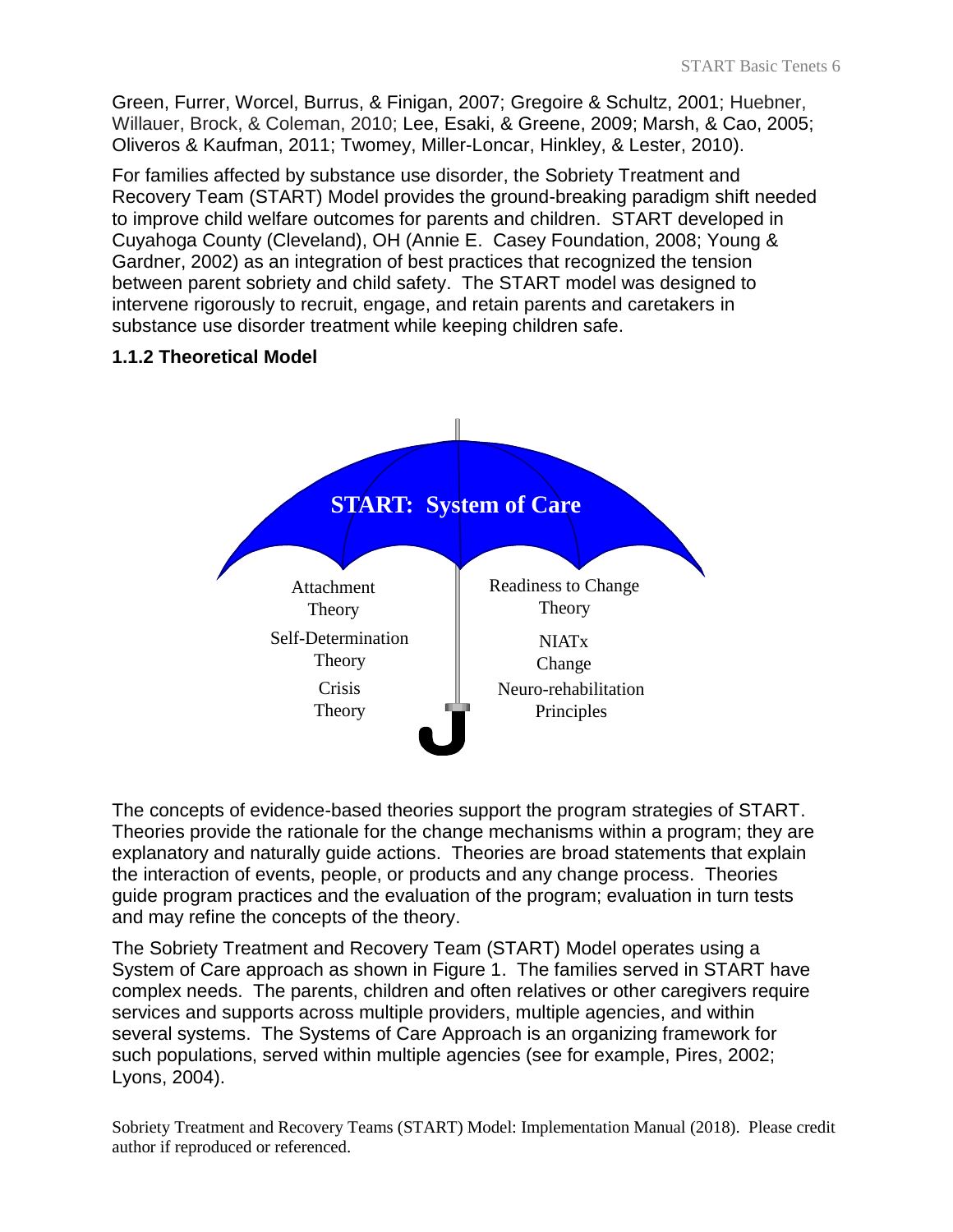The hallmark of a system of care approach is collaboration between agencies and coordination of services toward shared outcomes. Every agency works together to achieve a common set of outcomes for the family at the center of the work; there is one intervention plan (Huebner, Young, Hall, Posze, & Willauer, 2017). Within the system of care approach, family members including children have a voice in the plan, understand the desired outcomes, and partner with providers to monitor progress and identify needs and solutions. Services are individualized for the adults and children in families using a "wrap-around" array of flexible supports, natural supports, formal services, and emergency adjustments. The system of care approach has become increasingly focused on achieving results through data-driven feedback that focuses on continuous quality improvement for all involved agencies.

Under the system of care 'umbrella' multiple theories and related best practices guide specific intervention strategies at different points in time. Recovery from substance use disorders requires a sustained behavioral change over a life-time; it is very hard. The START program is initiated with a report of child maltreatment to Child Protective Services (CPS) and the preliminary finding of evidence to support the report. Such a CPS investigation, often paired with court intervention and potential for loss of child custody usually sparks a crisis for parents and produces a readiness to change. Crisis theory (e.g., Borgman, Edmunds, & MacDicken, 1979) and Stages of Change Theory (Prochaska, DiClemente et al., 1992) explain the mechanism for change.

Crisis is a turning point in a person's life, a stressful life experience affecting the stability of an individual so that their ability to cope as usual may be seriously compromised. Crisis exists when the event will lead to considerable disruption, and the person is unable to resolve the disruption with their usual coping methods. Crisis is a temporary state of upset, disequilibrium, accompanied by disorganization that is time limited for approximately 4-6 weeks. Crisis theory posits that the best time to act, to activate change, is at the peak of the crisis. Parent with substance use disorders, may want to flee the situation, engage in more substance use, or try other maladaptive strategies. START capitalizes on the crisis by holding a family team meeting bringing all the supports to the table including the treatment provider and family mentor. They begin the assessment immediately and the mentor supports the parent through the change process. Ideally, this crisis and the immediate and intensive support engage the parent in treatment and provide a more acceptable and accessible alternative to flight. For other parents, the pull of SUDs is so strong that it may override their parental love for the child; they may flee or just go through the motions without necessary change. Sometimes a second or third crisis situation with their personal life or actual loss of their children sparks readiness to change.

Along with crisis theory, the stages of change theory (Prochaska, DiClemente et al., 1992) asserts that the behavioral change progresses through a cycle of five continuous but distinct stages. Movement between stages depends on a complex set of forces that alter an individual's thought processes and behavior. With SUDs, an individual may require a number of trials through all or several of the stages of change before a long-term behavioral change goal is achieved. The five stages are:

• Pre-contemplation, with no perceived need or intention to change.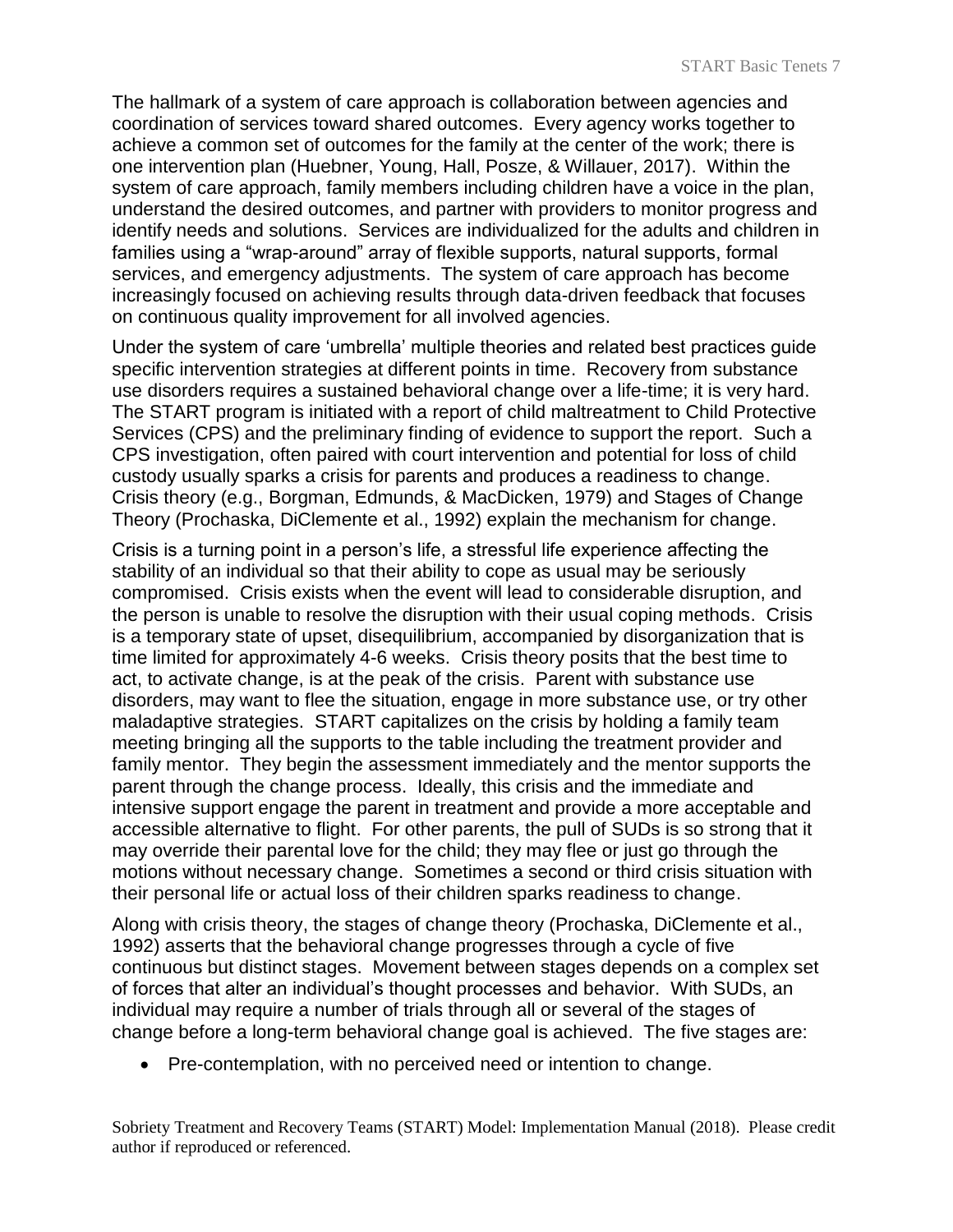- Contemplation, with awareness of a problem but no commitment to take action.
- Preparation for action that combines intention and initial behavior change.
- Recent change, with significant modification of behavior.
- Maintenance with sustained behavioral change.

The START program staff, including treatment providers, applies both the crisis and stages of change model to help parents initiate recovery. For example, motivational interviewing by the whole team is designed to improve readiness for change. Parents may enroll in treatment initially not really intending to change or even recognizing the need for change; they may only want to avoid the humiliation and pain of losing their child. CPS staff, family mentors, and treatment providers continually assess the readiness to change, use the crisis and motivational strategies including incentives to maintain progress toward change, and persist until the readiness is solidified. Relapse is viewed as another crisis with an opportunity for learning and a need to move through the readiness stages again, recognizing the difficulty of change and the strength of SUDs.

START also adheres to the principles of self-determination theory (Ryan & Deci, 2000) throughout the program. Even in the depth of the substance use cycle, it is important to treat the parent as they are capable of becoming. Self-determination theory proposes that humans have three basic psychological needs of autonomy, competence, and relatedness. The theory focuses on the processes by which a person acquires the motivation for initiating new behaviors and maintaining them over time. A sense of autonomy and competence is critical to the processes of internalization and integration so that the person comes to self-regulate and sustain behaviors. Autonomy is promoted by providing choice to the adult or child; they have control and can choose their own path. Competence comes from recognizing and building upon strengths, not only deficit reduction. Equally important is relatedness, people are more likely to adopt behaviors promoted by those they trust. Initially individuals in START may feel externally controlled by substances, people in their lives, CPS, the courts, or treatment providers. They may comply. But, if they are to be successful in the long-term, they need to understand their choice, how to regulate their choices and emotions and strengthen their personal assets, and they need long term relationship supports. START foster autonomy through group decision making and involving people in making choices, supports competence by focusing on strengths and progress, and builds immediate relationships with their CPS team, family mentor and providers while enhancing participation in community supports for long-term recovery.

START also adheres to the tenets of attachment theory (e.g., Baumeister & Leary, 1995; Bowlby, 1979; Kramer, 1992) that explain human interaction, loss due to separation, child neurological and psychological development, and prediction of resilience and social interaction over time. The good news is that the effects of attachment are somewhat malleable over time and many parents have had problematic attachment themselves; they need nurturance. For infants, secure attachment comes from predictable parenting that is nurturing, stable, and responsive to the infant and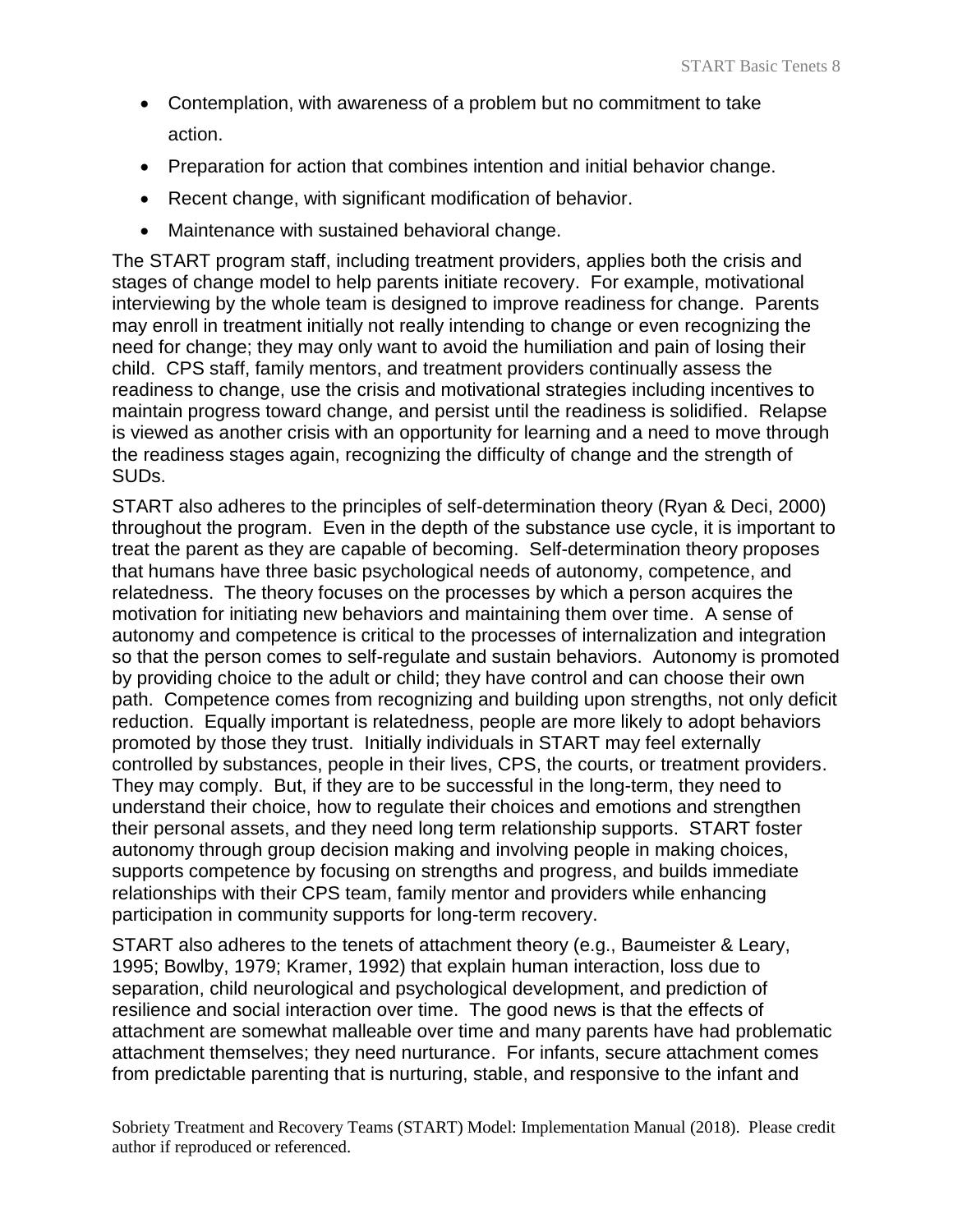young child. Without such parenting, child development including neurological development, cognition, response to stress and social relatedness will be impaired to varying degrees over the life span. START seeks child safety first and foremost. Children need a safe and nurturing environment to develop. Parenting also has benefits to the adult in reinforcing their own competence and bonding. When children are removed and placed in state custody or with relatives, the intent is to provide safe and permanent parenting. Because of this, separated parents involved with START have frequent visits with their children so that they bond, learn to parent, and are familiar and safe to the child.

Two other theories or ideas guide START. The NIATx (the Network for the Improvement of Addiction Treatment) model promotes small changes in substance use disorder treatment that will achieve its four aims of reducing wait times to get into treatment, reducing no-shows, increasing admission to treatment, and improving continuation at least through four appointments. The simple changes promoted by NIATx have been shown to improve outcomes and are consistent with the START expectations of quick and intensive treatment. These indicators are measured as part of the program evaluation and fed back to providers as measures of fidelity and ways to improve adherence to the program model.

Finally, substance use disorders compromise brain structure and function. People recovering from substance use disorders struggle with executive functions like planning and goal setting; a seemingly simple task may seem overwhelming. Their struggle with daily living tasks often looks similar to the struggles of people with traumatic brain injuries. Thus, the principles of neurological rehabilitation support START (e.g., Barnes, Ward, McMillian, & Greenwood, 2003). Large tasks may need to be broken down into small steps and reinforced with written notes or visual guides. Daily tasks may need to be structured by the treatment team with guidance such as a checklist on what needs to be done. The family mentor or other members of the treatment team may need to coach the parent on daily living tasks such as paying the electrical bill or cooking a meal. Because the adults served in START are young adults, they may also have had little prior experience with independence. Technical supports such as calendars, watches, lists, or notebooks may serve as functional aides. The parents may need modeling and practice to learn employment or other skills. Navigating the system of care can be overwhelming for people recovering from the haze of SUDs and they need guidance and supports to regain function.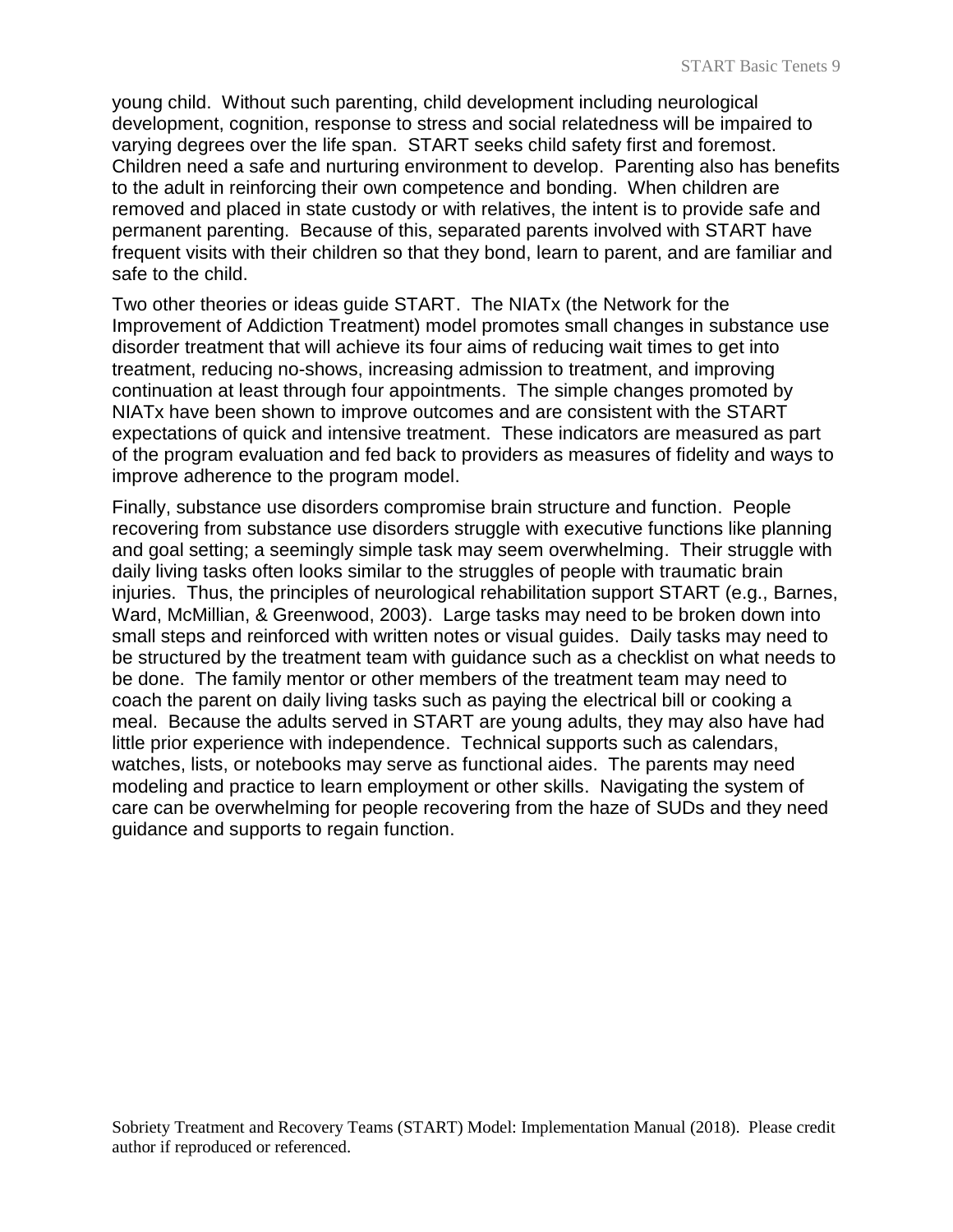# <span id="page-9-0"></span>**1.1.3 Logic Model**

| Inputs                                                                                | <b>Activities</b>                                                                                       | <b>Proximal Outcomes</b>                                                                                                               | <b>Distal Outcomes</b>                                          |
|---------------------------------------------------------------------------------------|---------------------------------------------------------------------------------------------------------|----------------------------------------------------------------------------------------------------------------------------------------|-----------------------------------------------------------------|
| <b>Family Mentors</b><br>(persons in<br>successful long-term<br>recovery)             | Intensive recovery<br>support for parent,<br>Coaching on sober<br>parenting and daily<br>living skills. | Increase the parent's<br>compliance with and<br>completion of<br>treatment. Empower<br>the parent.                                     | Improved parental<br>protective<br>capacity.                    |
| Specialized CPS<br>workers and 1<br>supervisor per team.                              | Intensive CPS case<br>management,<br>service provision,<br>team building.                               | Reduce the number<br>of repeat referrals<br>among families<br>served. Prevent<br>recurrent of child<br>abuse and neglect<br>$(CA/N)$ . | <b>Reduced short</b><br>and long-term<br>recurrence of<br>CA/N. |
| Training supports for<br>CPS, SUD treatment<br>providers, the courts,<br>and others.  | Cross-training<br>between systems.<br><b>Specialized skills</b><br>training.                            | Adherence to best<br>evidence supported<br>practices in both<br>agencies and the<br>courts. Fidelity to the<br>model.                  | Improved parental<br>rates of sobriety.                         |
| <b>Expanded Intensive</b><br>out-patient<br>Substance use<br>treatment                | Whenever possible,<br>parents receive<br>treatment in their<br>community and stay<br>at home.           | Increased visitation<br>with children if<br>removed, bonding<br>with child if at home<br>with safety supports.                         | Reduce the<br>amount of time to<br>permanency for<br>children.  |
| Agreements with<br><b>Substance Use</b><br><b>Disorder Treatment</b><br>Providers     | Agreements for quick<br>access, retention,<br>intensive treatment.                                      | Access, timely and<br>intensive substance<br>use disorder<br>treatment. Level of<br>care matches<br>parent's needs.                    | Children remain at<br>safely at home.                           |
| Supports from local,<br>regional network and<br>local and state<br>steering committee | Community capacity<br>building and targeted<br>service development.<br>FTM facilitation.                | <b>Enhanced resources</b><br>and coordination of<br>resources for families<br>and children                                             | Reduce children<br>entering state<br>custody.                   |
| Partnership with the<br>Courts                                                        | Flexible yet focused<br>work toward child<br>permanency at<br>critical decision<br>points in cases.     | Individualize<br>decisions about out-<br>of-home care.                                                                                 | Increase<br>community<br>supports for<br>sobriety.              |
| Individual and family<br>mental health<br>counseling.                                 | Trauma and focused<br>services to child,<br>parent, and other<br>family members.                        | Improve parent and<br>child protective<br>factors and resilience.                                                                      | Reduce re-entry<br>into foster care.                            |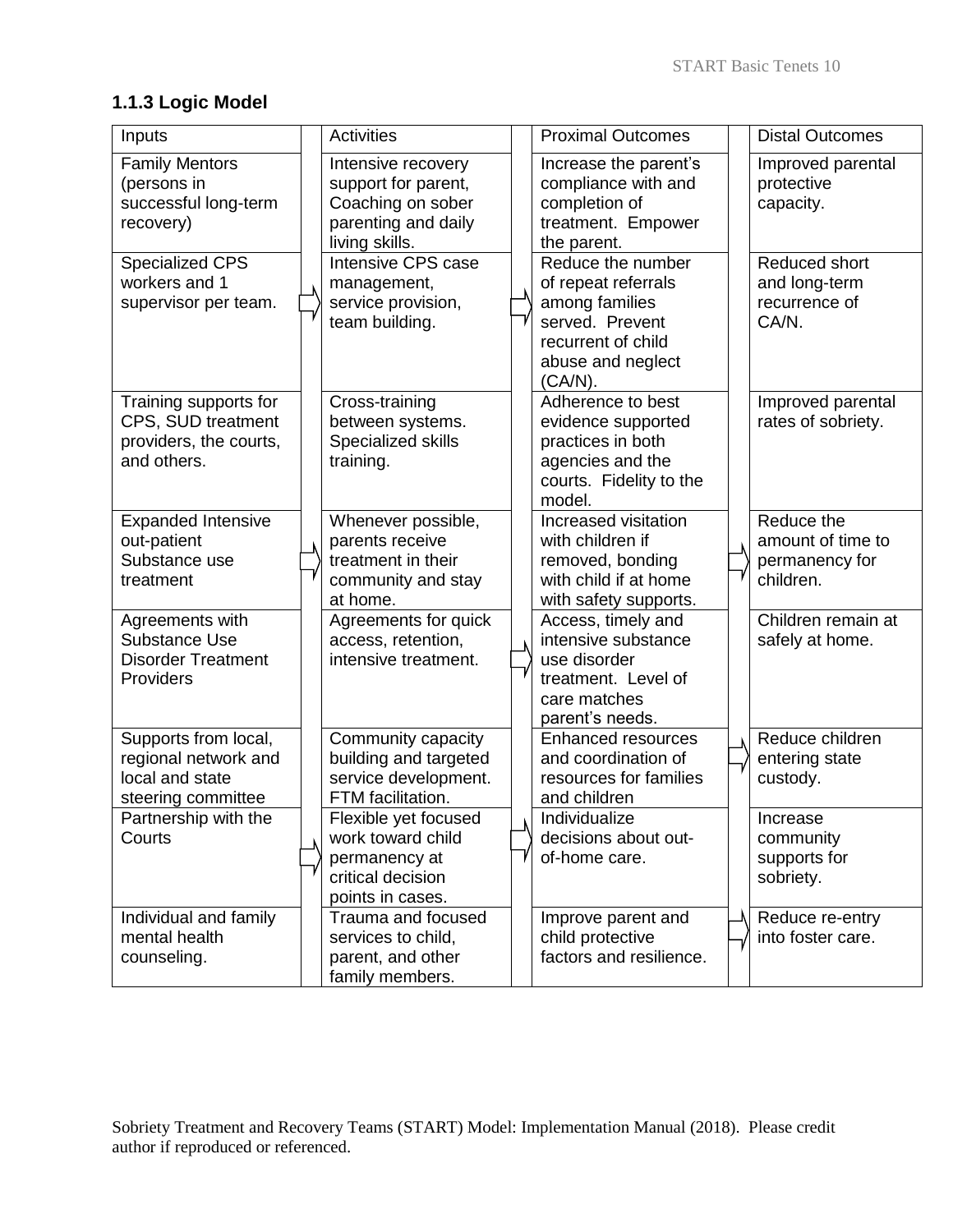# **1.2 CORE INTERVENTION COMPONENTS**

#### <span id="page-10-1"></span><span id="page-10-0"></span>**1.2.1 Essential Components**

The following list includes the essential practices that must be included in a program in order to call it a START program. These core implementation components are mandatory: Each core implementation component must be included in a START program. The reader consents to abide by the agreement that any program labeled as START will adhere with reasonable fidelity to including these essential practices that are explained in detail in subsequent chapters.

- 1) First and foremost, START is a child welfare program initiated by child protective services (CPS) and driven by CPS for families with co-occurring child maltreatment and substance use.
- 2) A strong collaborative partnership with substance use disorder treatment provider(s) is required to coordinate treatment services to the client. The collaboration is supported by contracts and agreed upon START tenets.
- 3) The family is the client and the focus; family includes children, mothers, fathers, significant others, caregivers such as foster parents, and other relatives.
- 4) START must be based on principles implemented by decision making that is shared by families, CPS staff and service providers that may affect the child well-being.
- 5) START must be constantly evolving toward the use of best practices in CPS and substance use and co-occurring mental health disorder treatment, including trauma treatment.
- 6) START respects that children optimally belong with their family, seeks to promote parent/child bonding, and keeps children safely with family whenever possible.
- 7) Adherence to the START timeline that ensures quick access from CPS report to treatment. This timeline is included in the next section.
- 8) CPS practice and substance use disorder treatment must be intensive. CPS must adhere to the Minimum Work Guidelines included later in this manual.
- 9) Family mentors are essential to START. They must be people in long-term recovery from substance use disorders with drugs and/or alcohol with experiences that sensitize them to child maltreatment and family SUDs. They must be employed and housed and supervised by CPS.
- 10) One family mentor must be paired with one CPS worker.
- 11) Caseloads for the mentor/CPS pair must be no more than 12-15 families.
- 12) START must be engaged in continuous quality improvement guided by program evaluation data.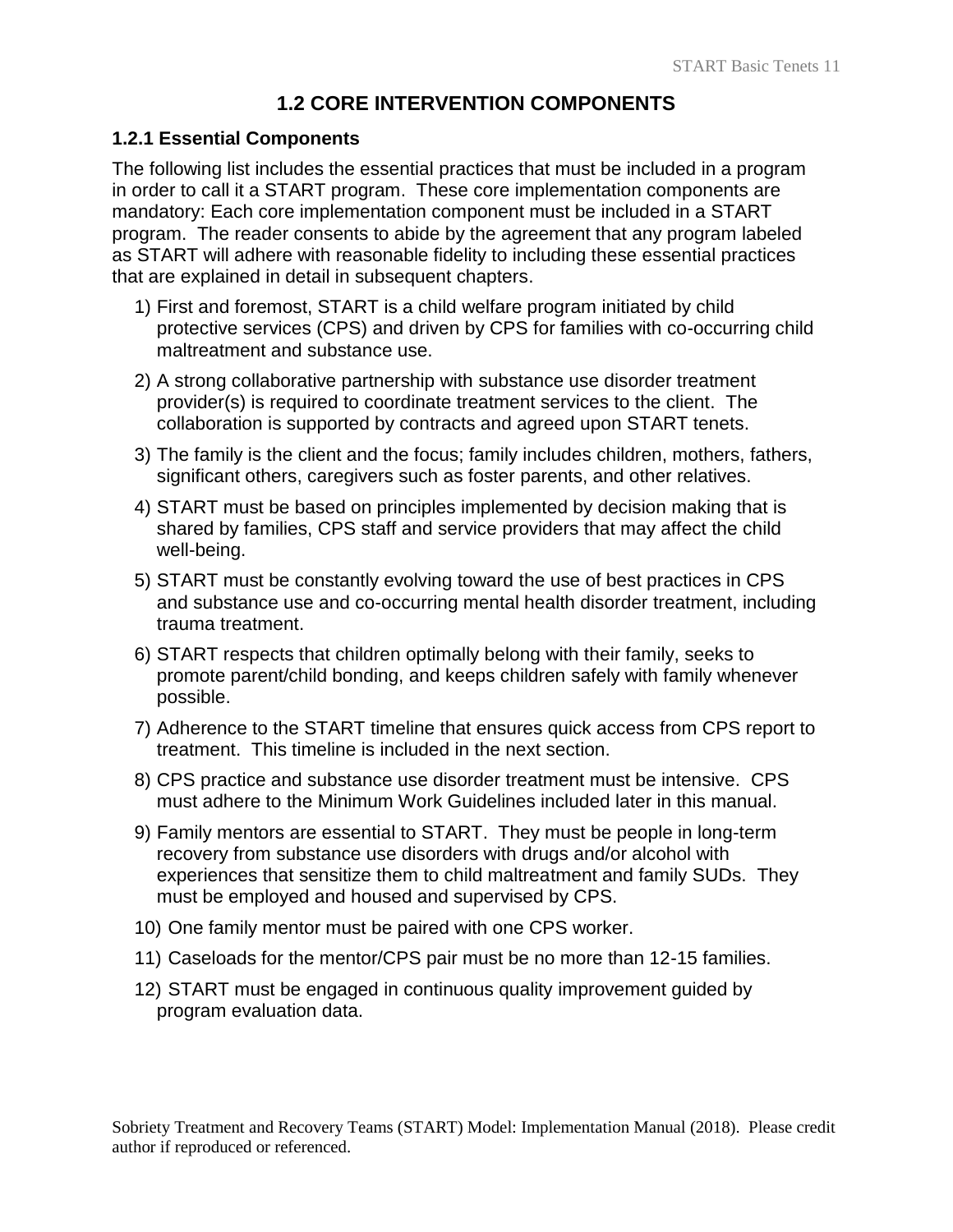# <span id="page-11-0"></span>**1.2.2 START Timeline**

Provided as a guide for action implementation by workers, the following timeline (as shown in Figure 3.) illustrates appropriate progression of a START case over the first 30 to 45 days of the case. Following the timeline is essential to the model, but achieving adherence to the specific day limits may require time for problem solving and solidifying changes in practice.



Revised: 9-18-18

# <span id="page-11-1"></span>**1.2.3 Tenets**

Throughout the development and early implementation of START, program developers agreed that all agencies involved in client recovery needed to agree upon and adopt certain beliefs to provide the best possible and most consistent service delivery solutions. Those beliefs are set forth in formally adopted tenets - agreed to be by the agencies - that clearly stated the principals that will guide the program.

The original tenets were based on a 12-step model and developed over the course of three years. To understand and modify the tenets for any site, administrators from each of the agencies – CPS, SUD treatment, and the office of the court (called the 'network') – may need to meet many times. The meetings should be highly participatory and may be lengthy and include general discussions, arduous exchanges, arguing and advocacy. The goal of the discussion is to explore the implications of each tenet for how the program serves families. Each agency brings to the discussions the sum of each agent's particular experiences, knowledge, beliefs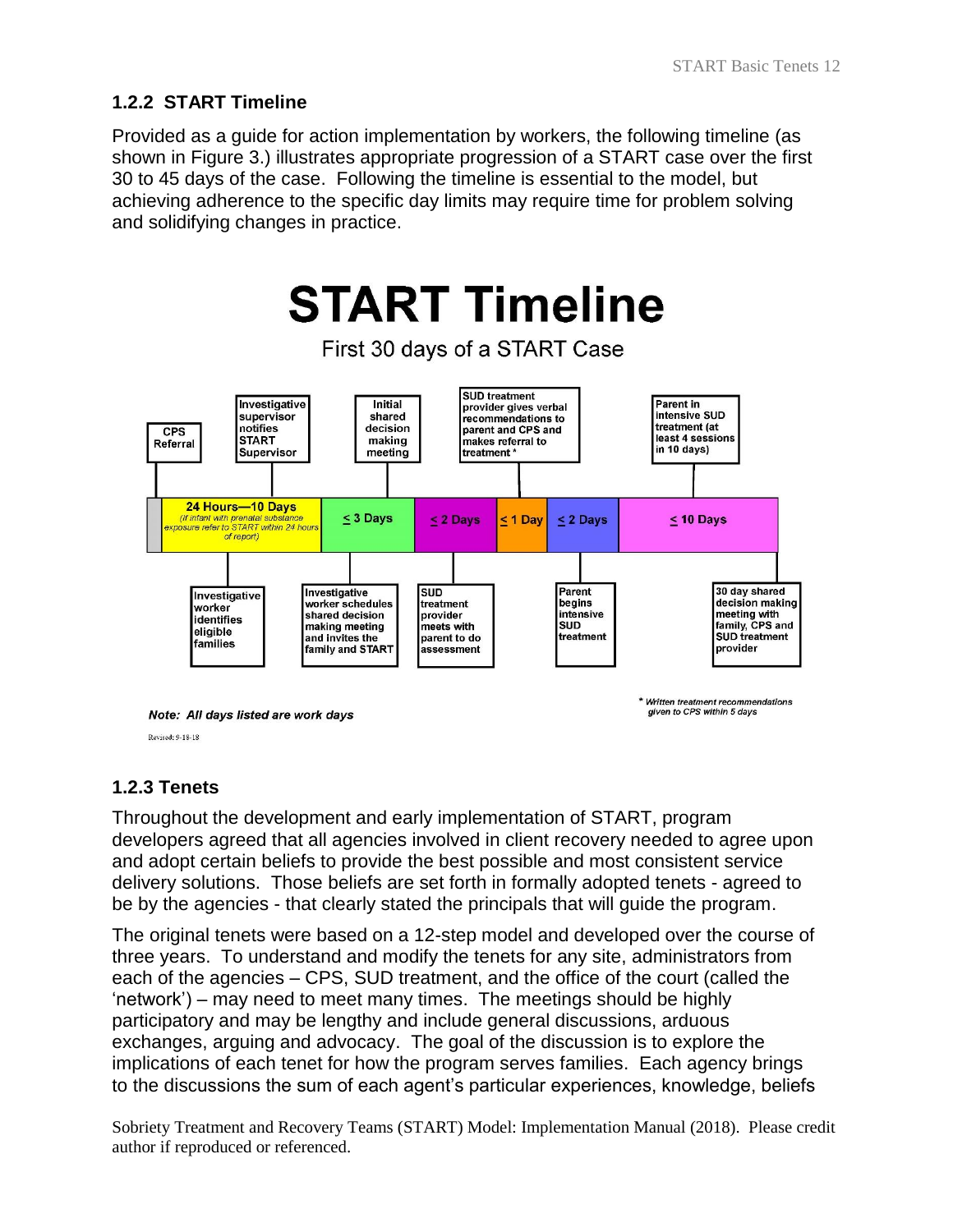and agency doctrines and expectations. The end result will be a blending of beliefs into unified statements of guiding principles. The tenets will provide a foundation from which the network can be built and, in succeeding years, can grow. Building the network requires the steadfastness and stability of set principles that everyone can be guided by. Simultaneously, the tenets are meant to be fluid, in order to accommodate new knowledge, network growth and changes within the community and families served.

New sites implementing the START program should actively collaborate with CPS workers, family mentors and SUD treatment providers to modify the specific START tenets but should at all times rely upon the basic framework of the tenets. The framework serves as the underlying philosophy from which START operates. The specific START tenets are:

- 1) We acknowledge that SUDs can be a disease that requires abstinence. We support the recovery philosophy and understand that relapse may occur, requiring modified and/or intensified services.
- 2) We believe that the neglect and abuse of children is often associated with SUDs. The potential for losing custody of their child may often be the key to bringing the parent into treatment.
- 3) We understand that since the other needs of the parent are often rooted in the SUDs, the initial focus of services should be directed toward assessment and treatment of the SUDs and co-occurring disorders.
- 4) We believe that a sober, supportive living environment is critical to the recovery process, and optimal child development.
- 5) We are aware that no one partner contains all the resources and expertise to respond adequately to the needs of the parent who is addicted and who has abused or neglected their children.
- 6) We are committed to modifying agency policies or procedures which may impede the family's cooperation with all service providers and we are committed to engaging with both family members and other service providers in all significant decision making.
- 7) We commit ourselves to working cooperatively together, and to consulting on important decisions with each other and with the parents, to develop and implement plans to meet each family member's individual needs.
- 8) We believe that keeping parents and children closely connected is an essential factor to enhance or preserve their relationship.
- 9) We believe that when a child must be removed from his family for protection, the child has the right to frequent visits to family during the parent's treatment.
- 10) We agree to work cooperatively toward a goal of reunification of the family and child as quickly as the child's protection can be assured. If the parent is unable to provide the child a safe and permanent home, consideration will be given to other permanency options.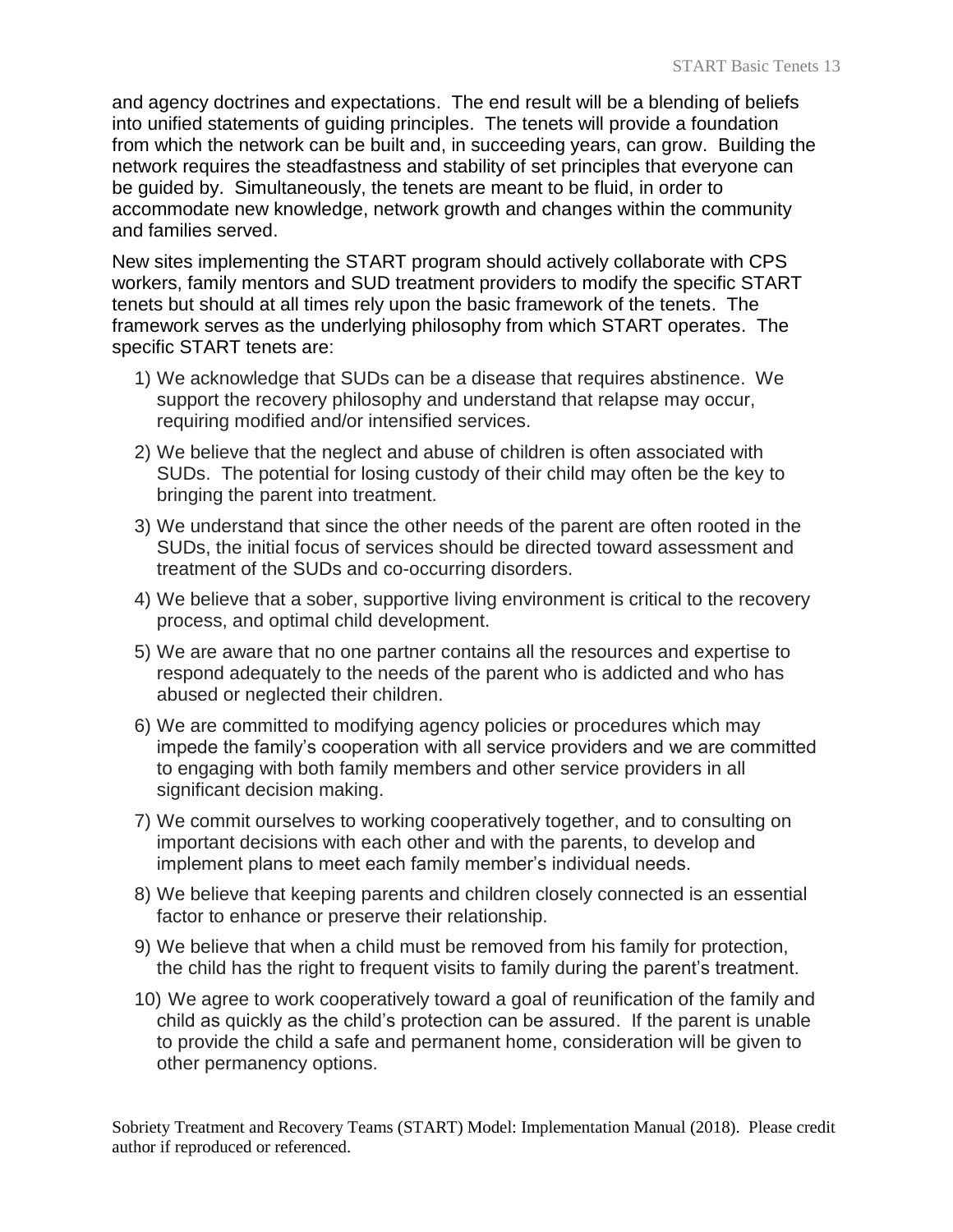- 11) We believe that both the family and the child have the right to continuity of health care services.
- 12) We are committed to creative approaches to child care, improving parenting skills, building family support systems, etc. for those who are willing to enter treatment.

# **1.3 BASICS OF PROGRAM IMPLEMENTATION**

#### <span id="page-13-1"></span><span id="page-13-0"></span>**1.3.1 Maintaining Fidelity**

Implementation of a program such as START is a process with several stages from program adoption through long-term sustainability that will require up to four years of evolution to achieve full implementation (Fixsen, Naoom, Blasé, Friedman & Wallace, 2005). Each stage of implementation has unique challenges as described in Chapter 5, but an ongoing challenge is to attain and then maintain fidelity to the treatment model.

Fidelity is defined as implementing the strategies of the program so that the actual practices match the program description; program descriptions are the ideal desired practices. Program implementation of a program such as START requires enormous changes in policies, practices, partnerships, and processes that initially may create confusion and a general drift toward the previous familiar practices. Because implementation is a process that requires problem solving and learning to overcome barriers and achieve the desired practices, fidelity monitoring is essential to assist the program toward full implementation. For example, the START timelines specifies that providers must conduct an intake assessment for the referred START parent within 2 days. Fidelity monitoring tests the implementation of the program to determine how many referred parents are assessed within 2 days and overall how many are assessed in less than or more than 2 days. This information is used to drive program improvement.

Fidelity monitoring is the touchstone of program implementation that keeps practitioners focused on 'the prize.' The team receives regular feedback and access to data for their own monitoring as part of the empowerment evaluation; this regular feedback then stimulates problem solving sessions and opportunities for teaching by the START leadership. Of course, fidelity monitoring also documents when the target practice is attained and allows practitioners to celebrate success as well. Fidelity monitoring is critical to overall program evaluation as part of the formative evaluation and as a covariate in outcomes or results evaluation. Without full implementation of the program strategies, the program outcomes are likely to be diminished. Further explanation of fidelity monitoring is included in the Program Evaluation chapter.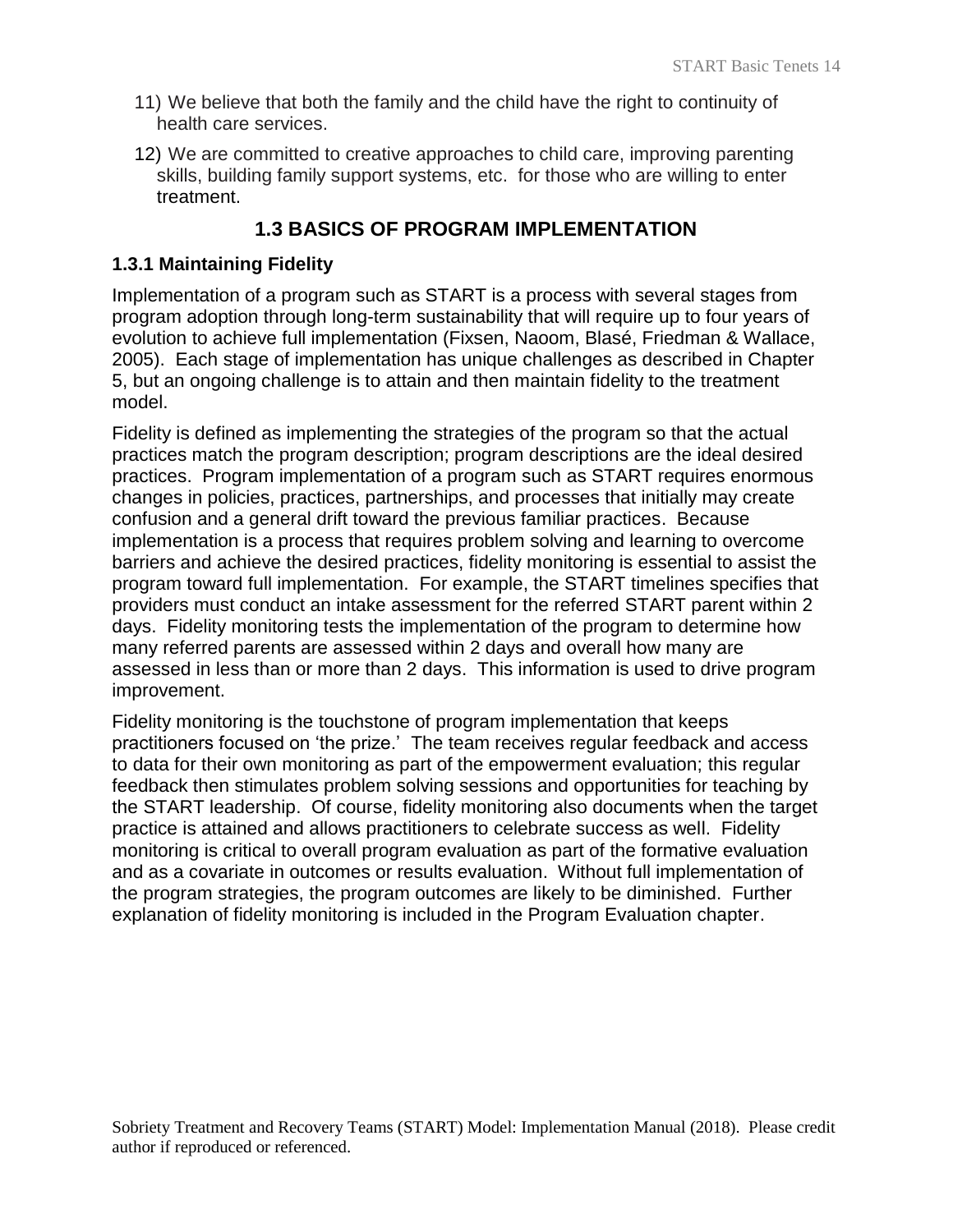# **1.4 CUSTOMER EXPERIENCES AND FEEDBACK**

#### <span id="page-14-1"></span><span id="page-14-0"></span>**1.4.1 Narratives**

The following statements illustrate the impact of the change in doing business inherent in the START program. Comments were taken from interviews with community partners, case workers/supervisors, and clients.

#### **Community Partners:**

"It is easy to miss how fundamentally and profoundly helpful — immediate access to treatment — is."

"START creates a vision of what can be and what is possible. This inspires all involved and sets a higher standard and expectation with changes in fundamental assumptions."

"When we first envisioned this, we assumed that we would primarily see single woman and that has not been true. In START we are seeing the men too. Mom and Dad – couples – we treat them separate in IOP and together."

"At first I was very skeptical of the idea of keeping children with their families. But, I have come to trust the START team that they will monitor the situation and keep children safe. I still am scared at times, but it does seem to work out and it makes my job as a judge easier since I have their support."

#### **CPS Case Workers/Supervisors:**

"Just knowing that families can access what they need changes the entire case planning process."

"Most of the time clients call us. We don't have to call them and track them down. They begin to like us and know that we are there to help and prevent removal or their children or help them reunite with their children."

"When it works, it works well together…We are all working together to find solutions and strengths… It would be nice if we could do all CPS cases this way."

"With START I have a much better grasp on the cases and I know the clients. In other cases, supervisors have less hands-on knowledge."

"My understanding of dependency and the ramifications of it have increased 10-fold since START. When I was a front-line social worker things were very different. The whole culture has changed from alcoholism to drug addiction."

"I have spent my entire life advocating for better treatment. Ten years ago no one cared; 15 years ago they denied addiction. Now, addiction is the new vogue thing. Generally there has been fatalistic thinking about addiction. I really feel that being involved with START has made me a better social worker and administrator. I am growing in my ability to serve families – a real big boost for me. I'm more receptive to my staff. It (START) has refreshed my spirit."

# **START Clients:**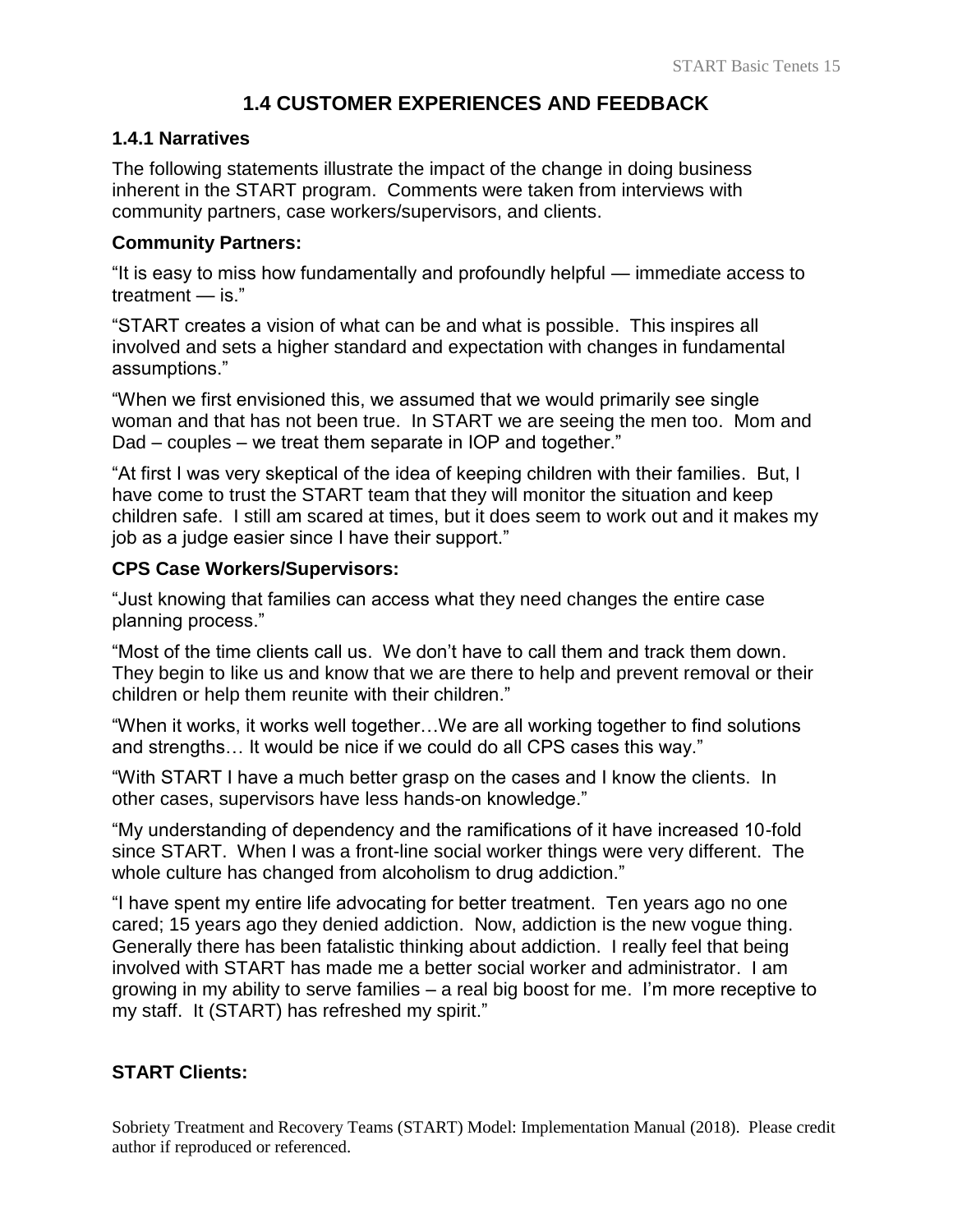"They (START) weren't discriminating against us as drug abusers. They were trying to keep us together. I knew that for once 'I needed to finish what I started' and get clean."

"I get help with mental health counseling that I have no money to pay for. I had a lot of trauma and need help. I get counseling, drug tests, and lots of support."

"I never knew about addiction, but they taught me what addiction is, what it does to you in the long run, how it changes your brain and how to recover."

"It's hard to stay sober in a substance abusing community. The counselor helped me learn that addiction is a disease, and how to deal with the substance abusers (SIC) around me. We relapsed several times, but they keep working with us and help us to stay sober longer." "As a drug abuser, I lost my maternal instinct… but now I am excited to see my children." "I lost the ability to reason during my addiction. Even when I was clean my thinking was still like a drug addict. My days were chaotic and crazy. They (START team) structured my days to set goals of daily living."

"I really liked the idea of have recovering addicts to help. They (mentors) know what it is like and make CPS more personal and credible; we have a better chance to make it with someone we can identify with. Others learn from books, but I am not a book learner. Mentors know what it is like. Now I see that it was a blessing from God that he sent CPS to my door. I was tired of using but didn't know how to quit. I was told by the judge to cut out cocaine. I spoke to counselors saying that I was going to get and stay clean and sober and not go back to prison, but I didn't know how. With this child, I knew that I do not want her to call anyone else 'mommy'; I knew that I wanted to get it right. So, I asked for help, utilized the tools and group time, took feedback and suggestions. Although I felt like using during the process, my main motivation was to keep my child."

"A lot of people could have used it (START) years ago when the idea was to get the addict out of the child's life forever. I had all the excuses, but now I am proud of myself and living life clean and sober. I stay in touch with recovery supports and walk to the meetings. I contact my sponsor 3-4 times per week by phone and read my big book to help me stay on track. I am getting mental health counseling and this has helped me see why I used drugs to cope."

"The contrast in my life is very stark. Before it was hell; I was lonely, desperate, afraid, just existing, and numb. Now, I am alive; I have feelings and they are good. I am loving life right now and so happy that I can't find the words."

"START provided me with the support to get into and stay in treatment. Having transportation lets me do the program. START helped me get a phone and a humidifier for my baby. They take me and the baby to appointments. We have gas cards to help with transportation. I get help with mental health counseling that I have no money to pay for. I had a lot of trauma and need help. I get counseling, drug tests, and lots of support."

"START helped me become self-sufficient and more adult. I have to keep appointments and do things even when I don't want to. I am becoming more reliable, responsible, and better able to take care of my kids. I never cared before but now I am working, staying sober, going to NA and providing for my family. I am doing things I never thought I could."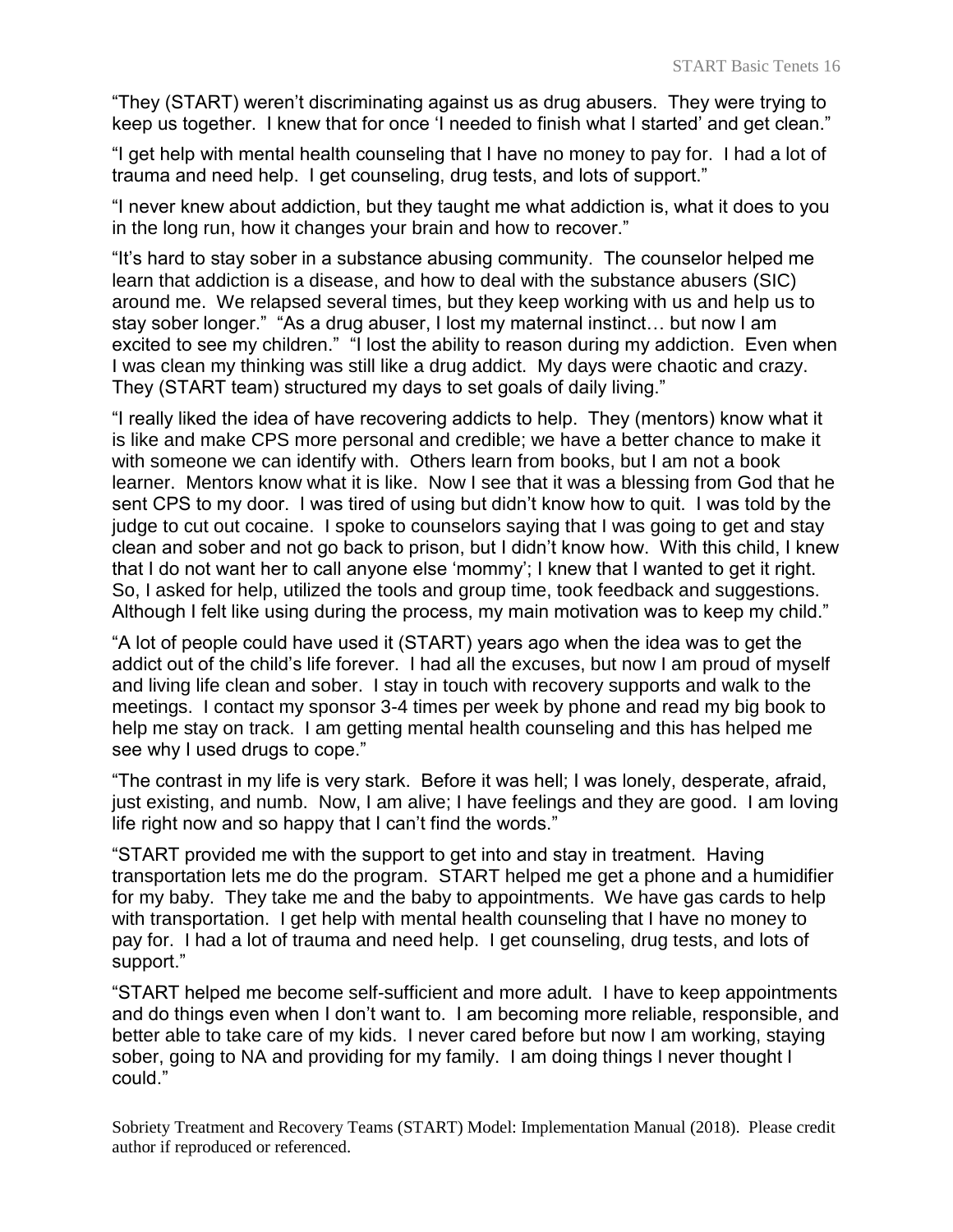# **1.5 REFERENCES**

<span id="page-16-0"></span>Annie E. Casey Foundation (2008). The Story of Family to Family the Early Years 1992-2006. Retrieved on 3/9/2018 from <http://www.aecf.org/m/resourcedoc/aecfTheStoryofF2FEarlyYears-2008.pdf>

Barth, R.P., Gibbons, C., & Guo, S. (2006). Substance abuse treatment and the recurrence of maltreatment among caregivers with children living at home: A propensity score analysis. *Journal of Substance Abuse Treatment, 30(2)*, 93-104.

Baumeister, R. F. & Leary, M.R. (1995). The need to belong: Desire for interpersonal attachment as a fundamental human motivation. *Psychological Bulletin, 117*, 497-529.

Barnes M.P., Ward, C.D., McMillian, T.M., & Greenwood, R. J. (Eds.) (2003). *Handbook of neurological rehabilitation.* Florence, KY: Psychology Press (Taylor Francis).

Bergin, C. & McCollough, P. (2009). Attachment in substance-exposed toddlers: The role of caregiving and exposure. *Infant Mental Health Journal, 30(4),* 407-423.

Boles, S., Young, N., Moore, T., & DiPirro-Beard, S. (2007). The Sacramento dependency drug court: Development and outcomes. *Child Maltreatment, 12 (2),* 161- 171.

Borgman, R., Edmunds, M., & MacDicken, R. A. (1979). *Crisis Intervention: A Manual for Child Protective Workers*. Washington, DC: U.S. Department of Health, Education and Welfare, National Center on Child Abuse and Neglect.

Bowlby, J. (1979). *The making and breaking of affectual bonds*. London: Tavistock.

Children's Bureau (1998). *Program Instructions: Public Law 105-89, the Adoption and Safe Families Act of 1997*. Retrieved July 10, 2011 from [http://www.acf.hhs.gov/programs/cb/laws\\_policies/policy/pi/1998/pi9802.htm](http://www.acf.hhs.gov/programs/cb/laws_policies/policy/pi/1998/pi9802.htm)

Cohen, E. & Canan, L. (2006). Closer to home: Parent mentors in child welfare. *Child Welfare, 85 (5),* 867-884.

Coll, K.M., Stewart, R.A., Morse, R., & Moe, A. (2010). The value of coordinated services with court-referred clients and their families. *Child Welfare, 89 (1),* 61-79.

Connell, C. M., Bergeron**,** N., Katz, K.H., Saunders, L., & Tebes, J.K. (2007). Rereferral to child protective services: The influence of child, family, and case characteristics on risk status. *Child Abuse & Neglect 31(5):* 573-588.

Dodge, K.A., Malone, S., Lansford, J.E., Miller, S., Pettit, G.S., & Bates, J.E. (2009) (Eds.). XIII. Theoretical integration and discussion. In A Dynamic Cascade Model of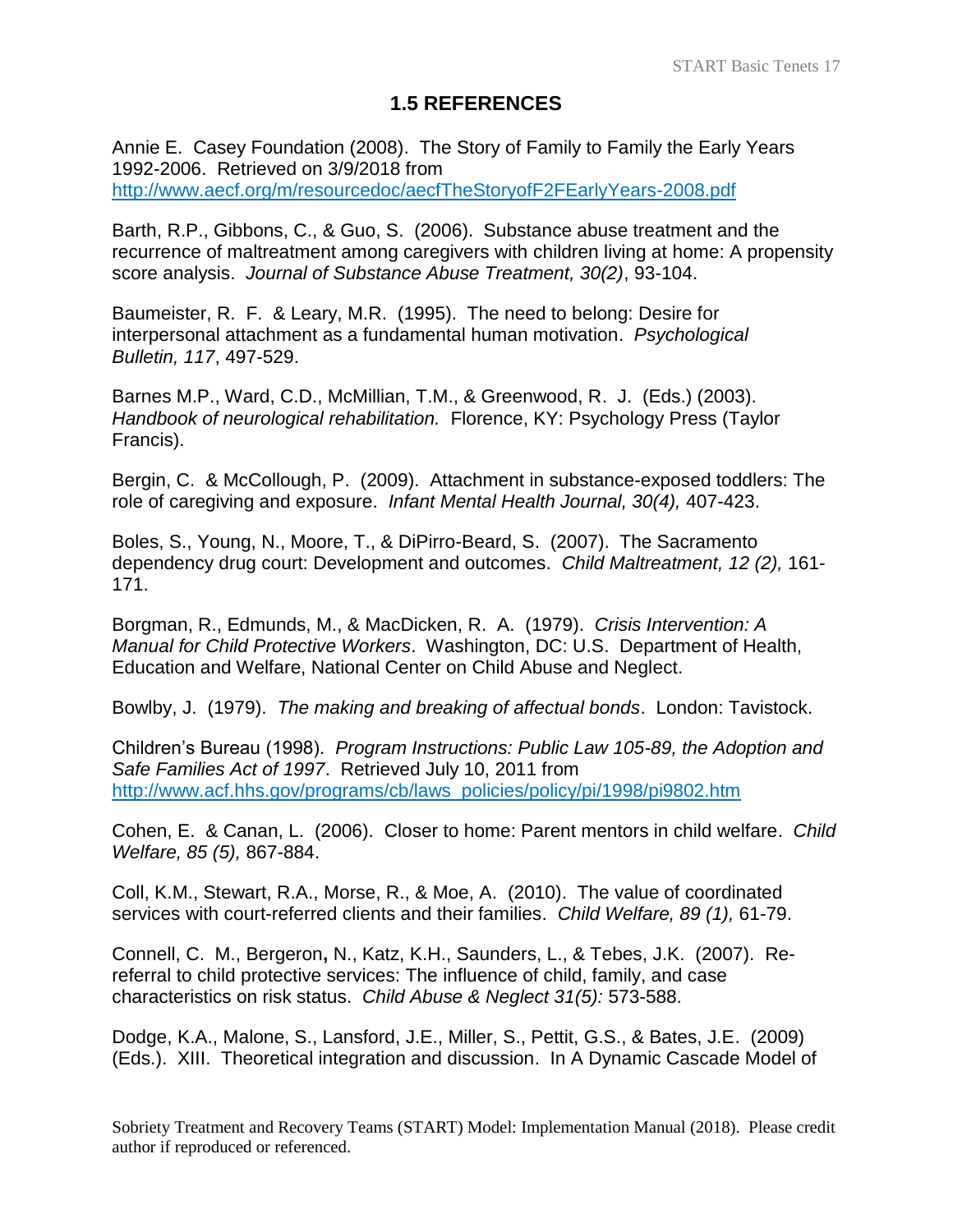the Development of Substance abuse Onset (pp. 92-103). *Monographs of the Society for Research in Child Development, 2009, 74* (3), 92-103.

Ellerbe, T., Carlton, E. L., Ramlow, B. E., Leukefeld, C.G., Delaney, M., & Staton-Tindall, M. (2011). Helping low-income mothers overcome multiple barriers to selfsufficiency: Strategies and implications for human services professionals. *Families in Society, 92 (3),* 289-294.

Fixsen, D. L., Naoom, S. F., Blasé, K. A., Friedman, P. M., & Wallace, F. (2005). *Implementation research: A synthesis of the literature.* Tampa, Fl: University of Southern Florida, The National Implementation Research Network.

GAO (2003). Foster care: States focusing on finding permanent homes for children, but long-standing barriers remain. *U.S. Government Accounting Office, 03-626T*, Washington, D.C.

Green, B.L., Furrer, C., Worcel, S., Burrus, S., & Finigan, M.W. (2007). How effective are family treatment drug courts? Outcomes from a four-site national study. *Child Maltreatment, 12*(1), 43-59.

Gregoire, K.A., & Schultz, D.J. (2001). Substance-abusing child welfare parents: Treatment and child placement outcomes. *Child Welfare, 80*(4), 433-452.

Herring, D. J. (2000). The adoption and safe families act – hope and its subversion. *Family Law Quarterly, 34* (3), 329-364.

Huebner, R.A., Willauer, T., Brock, A., & Coleman, Y. (2010). START family mentors: Changing the workplace and community culture and achieving results. *The Source, 20 (1),* 7-10.

Huebner, R. A., Young, N. K., Hall, M. T, Posze, L., & Willauer, T. (2017): Serving families with child maltreatment and substance use disorders: A decade of learning, *Journal of Family Social Work*, 4, 288–305. <http://dx.doi.org/10.1080/10522158.2017.1348110>

Kramer, G. W. (1992). A psychobiological theory of attachment. *Behavioral and Brain Sciences, 15,* 493-541.

Lee, E., Esaki, N, & Greene, R. (2009). Collocation: Integrating child welfare and substance abuse services. *Journal of Social Work Practice in the Addictions, 9*, 55-70.

Lyons, J. (2004). *Redressing the emperor: Improving our children's public mental health system*. Westport, CN: Praeger.

Marsh, J.C., & Cao, D. (2005). Parents in substance abuse treatment: Implications for child welfare practice. *Children and Youth Services Review, 27*(12), 1259-1278.